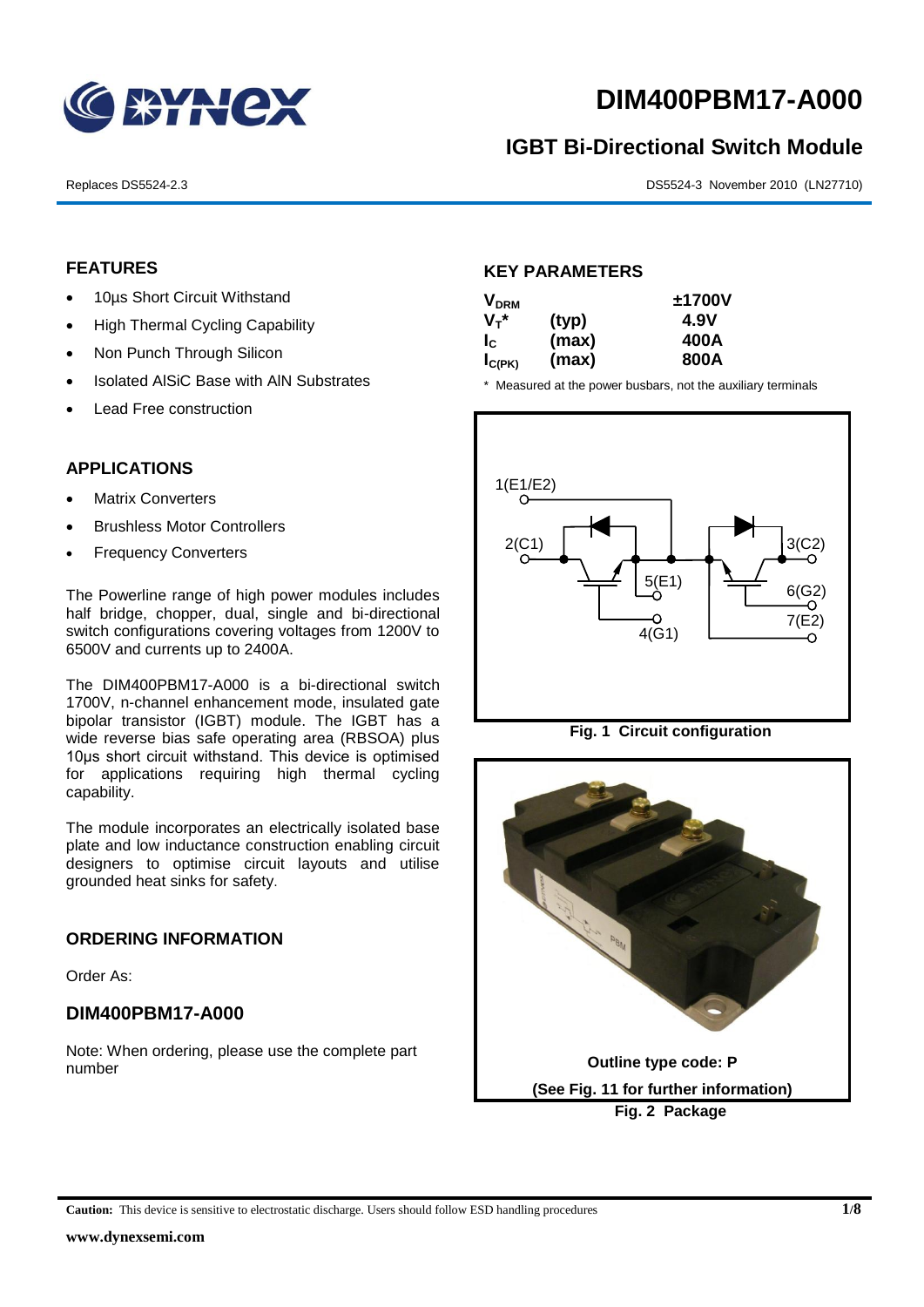#### **ABSOLUTE MAXIMUM RATINGS**

Stresses above those listed under 'Absolute Maximum Ratings' may cause permanent damage to the device. In extreme conditions, as with all semiconductors, this may include potentially hazardous rupture of the package. Appropriate safety precautions should always be followed. Exposure to Absolute Maximum Ratings may affect device reliability.

#### **Tcase = 25°C unless stated otherwise**

| Symbol            | <b>Parameter</b>                  | <b>Test Conditions</b>                                   | Max.  | <b>Units</b> |
|-------------------|-----------------------------------|----------------------------------------------------------|-------|--------------|
| $V_{CES}$         | Collector-emitter voltage         | $V_{GF} = 0V$                                            | ±1700 | V            |
| $V_{GES}$         | Gate-emitter voltage              |                                                          | ±20   | V            |
| $I_{\rm C}$       | Continuous collector current      | $T_{\text{case}} = 50^{\circ}$ C                         | 400   | A            |
| $I_{C(PK)}$       | Peak collector current            | 1ms, $T_{\text{case}} = 110^{\circ}$ C                   | 800   | A            |
| $P_{\text{max}}$  | Max. transistor power dissipation | $T_{\text{case}} = 25^{\circ}C$ , $T_i = 150^{\circ}C$   | 3470  | W            |
| $I^2t$            | Diode $I^2t$ value                | $V_R = 0$ , $t_p = 10$ ms, $T_i = 125$ °C                | 30    | $kA^2s$      |
| V <sub>isol</sub> | Isolation voltage - per module    | Commoned terminals to base plate.<br>AC RMS, 1 min, 50Hz | 4000  | V            |
| $Q_{PD}$          | Partial discharge - per module    | IEC1287, $V_1$ = 1800V, $V_2$ = 1300V, 50Hz RMS          | 10    | рC           |

#### **THERMAL AND MECHANICAL RATINGS**

| Internal insulation material:     | AIN              |
|-----------------------------------|------------------|
| Baseplate material:               | <b>AISiC</b>     |
| Creepage distance:                | 33mm             |
| Clearance:                        | 20 <sub>mm</sub> |
| CTI (Comparative Tracking Index): | 350              |

| Symbol                     | <b>Parameter</b>                                      | <b>Test Conditions</b>                        | Min   | Typ. | <b>Max</b> | <b>Units</b>    |
|----------------------------|-------------------------------------------------------|-----------------------------------------------|-------|------|------------|-----------------|
| $R_{th(i-c)}$              | Thermal resistance - transistor                       | Continuous dissipation -<br>junction to case  |       | ٠    | 36         | °C/kW           |
| $R_{th(i-c)}$              | Thermal resistance – diode                            | Continuous dissipation -<br>junction to case  | -     | ۰    | 80         | °C/kW           |
| $R_{th(c-h)}$              | Thermal resistance -<br>case to heatsink (per module) | Mounting torque 5Nm<br>(with mounting grease) | -     | ۰    | 16         | °C/kW           |
| $T_i$                      | Junction temperature                                  | Transistor                                    |       | ٠    | 150        | $^{\circ}C$     |
|                            |                                                       | Diode                                         |       | ٠    | 125        | $\rm ^{\circ}C$ |
| ${\mathsf T}_{\text{stg}}$ | Storage temperature range                             | ٠                                             | $-40$ | ٠    | 125        | $\rm ^{\circ}C$ |
|                            | Screw torque                                          | Mounting - M6                                 |       | ۰    | 5          | Nm              |
|                            |                                                       | Electrical connections - M5                   |       |      | 4          | <b>Nm</b>       |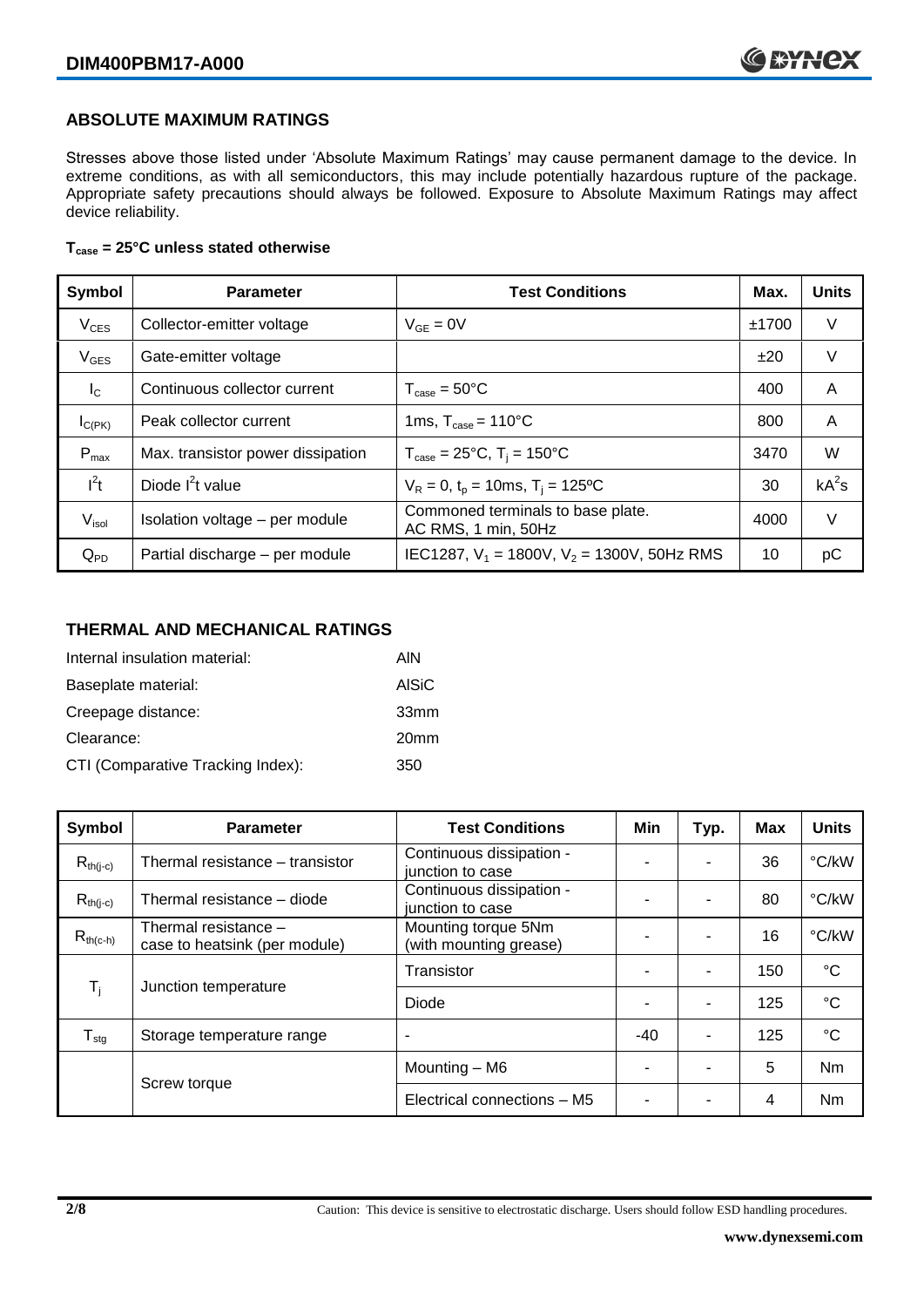### **ELECTRICAL CHARACTERISTICS**

#### **Tcase = 25°C unless stated otherwise.**

| Symbol             | <b>Parameter</b>              | <b>Test Conditions</b>                                                                                                                          | Min | <b>Typ</b> | Max | <b>Units</b> |
|--------------------|-------------------------------|-------------------------------------------------------------------------------------------------------------------------------------------------|-----|------------|-----|--------------|
| $I_{\text{CES}}$   |                               | $V_{GE} = 0V$ , $V_{CE} = V_{CES}$                                                                                                              |     |            | 1   | mA           |
|                    | Collector cut-off current     | $V_{GF} = 0V$ , $V_{CF} = V_{CES}$ , $T_{case} = 125^{\circ}C$                                                                                  |     |            | 12  | mA           |
| $I_{\text{GES}}$   | Gate leakage current          | $V_{GE} = \pm 20V$ , $V_{CE} = 0V$                                                                                                              |     |            | 2   | μA           |
| $V_{GE(TH)}$       | Gate threshold voltage        | $I_C = 20mA$ , $V_{GF} = V_{CF}$                                                                                                                | 4.5 | 5.5        | 6.5 | $\vee$       |
|                    | Collector-emitter             | $V_{GF} = 15V$ , $I_C = 400A$                                                                                                                   |     | 2.7        | 3.2 | $\vee$       |
| $V_{CE(sat)}$      | saturation voltage            | $V_{GE}$ = 15V, $I_C$ = 400A, $T_i$ = 125°C                                                                                                     |     | 3.4        | 4.0 | $\vee$       |
|                    | On-state voltage - (measured  | $V_{GF}$ = 15V, $I_C$ = 400A                                                                                                                    |     | 4.9        |     | $\vee$       |
| $V_T$              | across terminals 2 and 3)     | $V_{GE}$ = 15V, $I_C$ = 400A, $T_i$ = 125°C                                                                                                     |     | 5.7        |     | $\vee$       |
| $I_F$              | Diode forward current         | DC                                                                                                                                              |     |            | 400 | A            |
| $I_{FM}$           | Diode maximum forward current | $t_p = 1$ ms                                                                                                                                    |     |            | 800 | A            |
| $V_F$ <sup>†</sup> | Diode forward voltage         | $I_F = 400A$                                                                                                                                    |     | 2.2        | 2.5 | $\vee$       |
|                    |                               | $I_F = 400A$ , T <sub>i</sub> = 125°C                                                                                                           |     | 2.3        | 2.6 | $\vee$       |
| $C_{\text{ies}}$   | Input capacitance             | $V_{CF} = 25V$ , $V_{GF} = 0V$ , f = 1MHz                                                                                                       |     | 30         |     | nF           |
| $Q_q$              | Gate charge                   | ±15V                                                                                                                                            |     | 4.5        |     | $\mu$ C      |
| $C_{res}$          | Reverse transfer capacitance  | $V_{CE} = 25V$ , $V_{GE} = 0V$ , f = 1MHz                                                                                                       |     |            |     | nF           |
| $L_M$              | Module inductance             |                                                                                                                                                 |     | 20         |     | nH           |
| $R_{INT}$          | Internal resistance           |                                                                                                                                                 |     | 270        |     | $\mu\Omega$  |
| SC <sub>Data</sub> | Short circuit current, Isc.   | $T_i = 125$ °C, $V_{CC} = 1000V$<br>$t_p \le 10 \mu s$ , $V_{GE} \le 15V$<br>$V_{CE \text{ (max)}} = V_{CES} - L^* \times dl/dt$<br>IEC 60747-9 |     | 1600       |     | A            |

#### **Note:**

 $\dagger$  Measured at the power busbars, not the auxiliary terminals

 $\check{}$  L is the circuit inductance +  $L_M$ 

**Caution:** This device is sensitive to electrostatic discharge. Users should follow ESD handling procedures **3/8**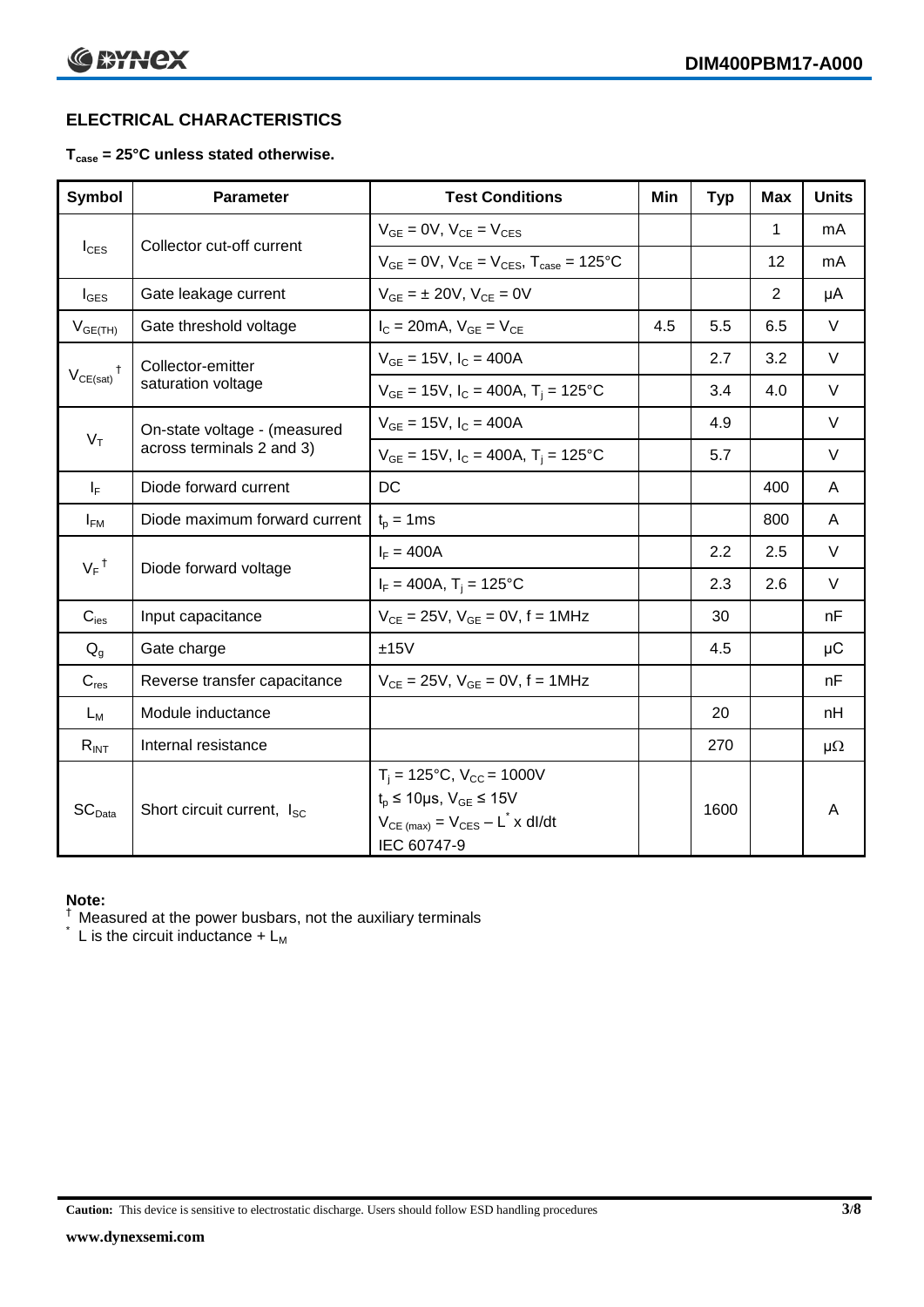### **ELECTRICAL CHARACTERISTICS**

**Tcase = 25°C unless stated otherwise**

| Symbol              | <b>Parameter</b>               | <b>Test Conditions</b>                       | Min | Typ. | <b>Max</b> | <b>Units</b> |
|---------------------|--------------------------------|----------------------------------------------|-----|------|------------|--------------|
| $t_{d(\text{off})}$ | Turn-off delay time            |                                              |     | 1150 |            | ns           |
| $t_{f}$             | Fall time                      | $I_{C} = 400A$<br>$V_{GF} = \pm 15V$         |     | 100  |            | ns           |
| $E_{OFF}$           | Turn-off energy loss           | $V_{CF} = 900V$                              |     | 120  |            | mJ           |
| $t_{d(on)}$         | Turn-on delay time             | $R_{G(ON)} = 4.7\Omega$                      |     | 250  |            | ns           |
| $t_{r}$             | Rise time                      | $R_{G(OFF)} = 4.7\Omega$<br>$L_s \sim 100nH$ |     | 250  |            | ns           |
| $E_{ON}$            | Turn-on energy loss            |                                              |     | 150  |            | mJ           |
| $Q_{rr}$            | Diode reverse recovery charge  | $I_F = 400A$                                 |     | 100  |            | μC           |
| $I_{rr}$            | Diode reverse recovery current | $V_{CF} = 900V$                              |     | 230  |            | A            |
| $E_{rec}$           | Diode reverse recovery energy  | $dl_F/dt = 3000A/\mu s$                      |     | 70   |            | mJ           |

#### **Tcase = 125°C unless stated otherwise**

| Symbol              | <b>Parameter</b>               | <b>Test Conditions</b>                       | Min | Typ. | <b>Max</b> | <b>Units</b> |
|---------------------|--------------------------------|----------------------------------------------|-----|------|------------|--------------|
| $t_{\text{d(off)}}$ | Turn-off delay time            |                                              |     | 1400 |            | ns           |
| $t_{f}$             | Fall time                      | $I_C = 400A$<br>$V_{GF} = \pm 15V$           |     | 130  |            | ns           |
| $E_{OFF}$           | Turn-off energy loss           | $V_{CF} = 900V$                              |     | 180  |            | mJ           |
| $t_{d(on)}$         | Turn-on delay time             | $R_{G(ON)} = 4.7\Omega$                      |     | 400  |            | ns           |
| $t_{r}$             | Rise time                      | $R_{G(OFF)} = 4.7\Omega$<br>$L_s \sim 100nH$ |     | 250  |            | ns           |
| $E_{ON}$            | Turn-on energy loss            |                                              |     | 170  |            | mJ           |
| $Q_{rr}$            | Diode reverse recovery charge  | $I_F = 400A$                                 |     | 170  |            | μC           |
| $I_{rr}$            | Diode reverse recovery current | $V_{CE}$ = 900V                              |     | 270  |            | A            |
| $E_{rec}$           | Diode reverse recovery energy  | $dl_F/dt = 2500A/\mu s$                      |     | 100  |            | mJ           |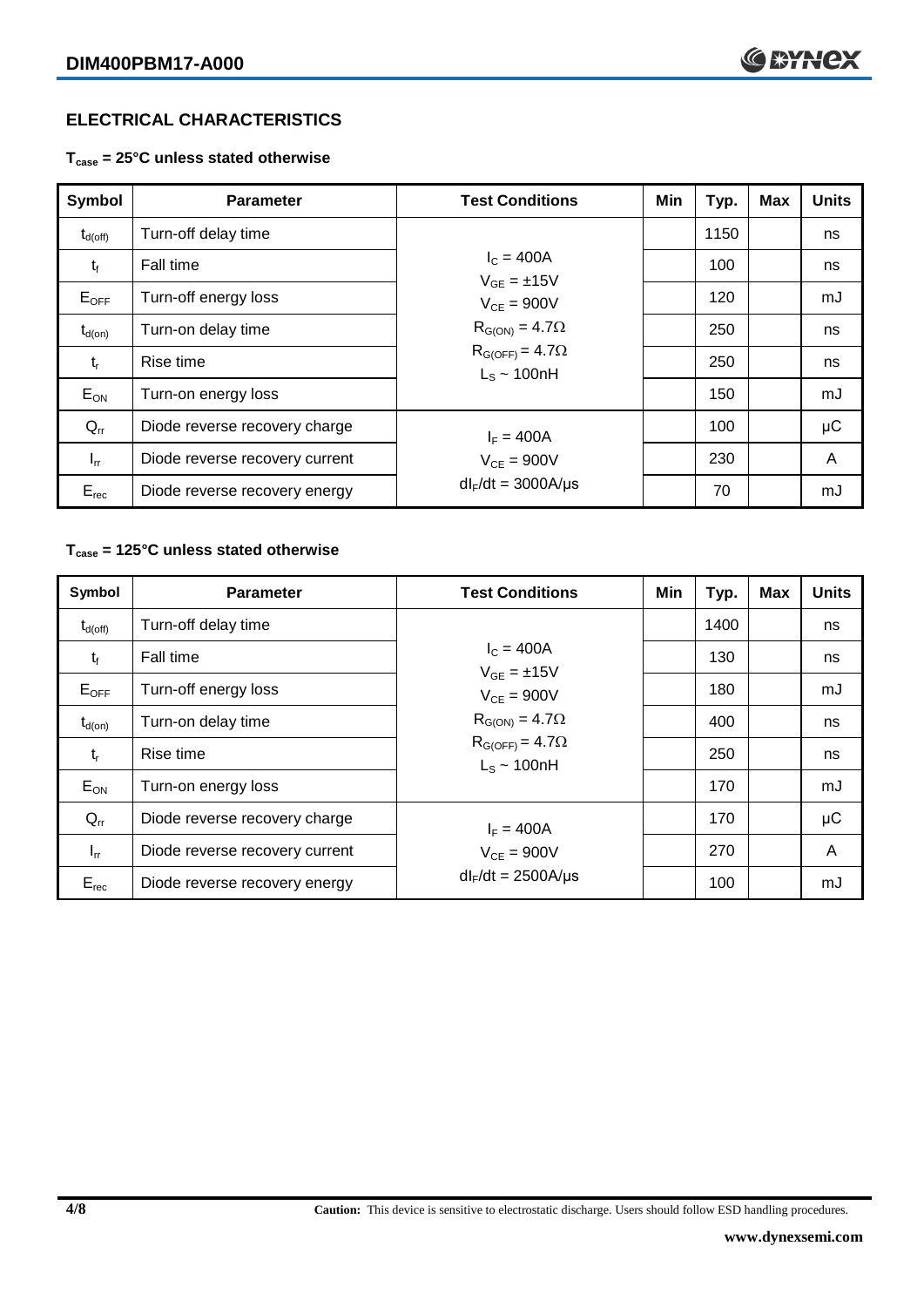

**Caution:** This device is sensitive to electrostatic discharge. Users should follow ESD handling procedures **5/8**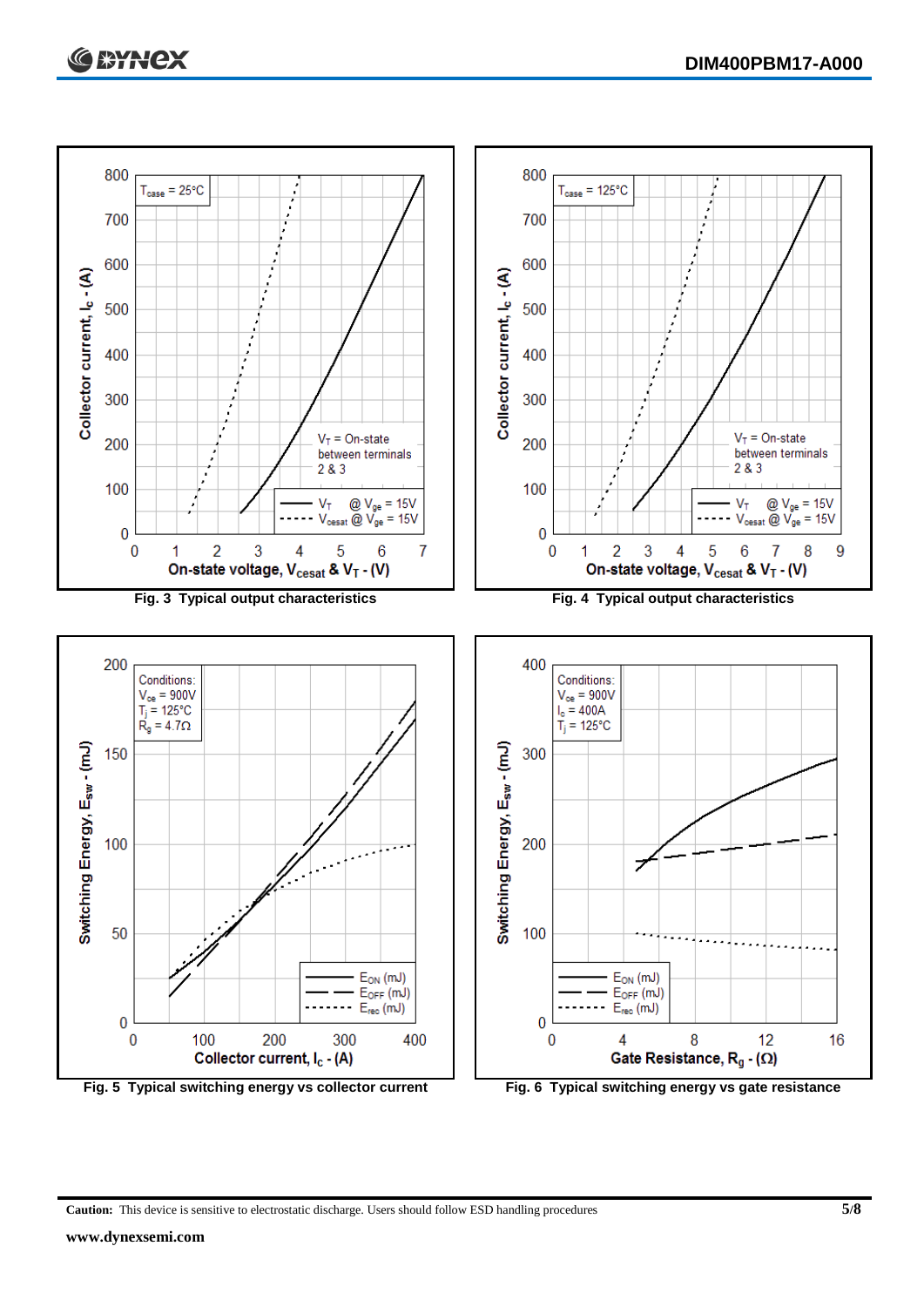

**Fig. 9 Diode reverse bias safe operating area Fig. 10 Transient thermal impedance**

**6/8 Caution:** This device is sensitive to electrostatic discharge. Users should follow ESD handling procedures.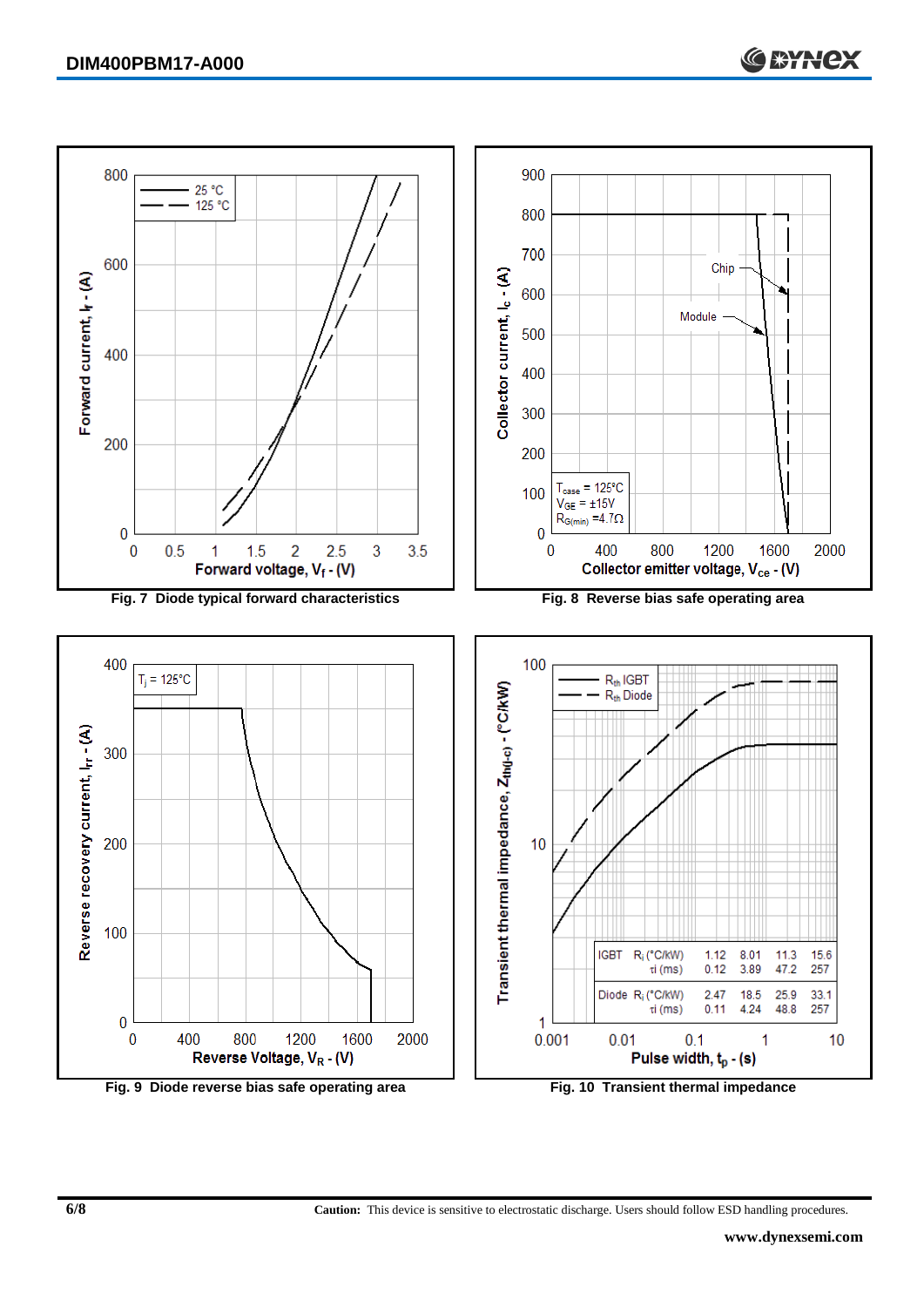

#### **PACKAGE DETAILS**

For further package information, please visit our website or contact Customer Services. All dimensions in mm, unless stated otherwise. **DO NOT SCALE.**



**Caution:** This device is sensitive to electrostatic discharge. Users should follow ESD handling procedures **7/8**